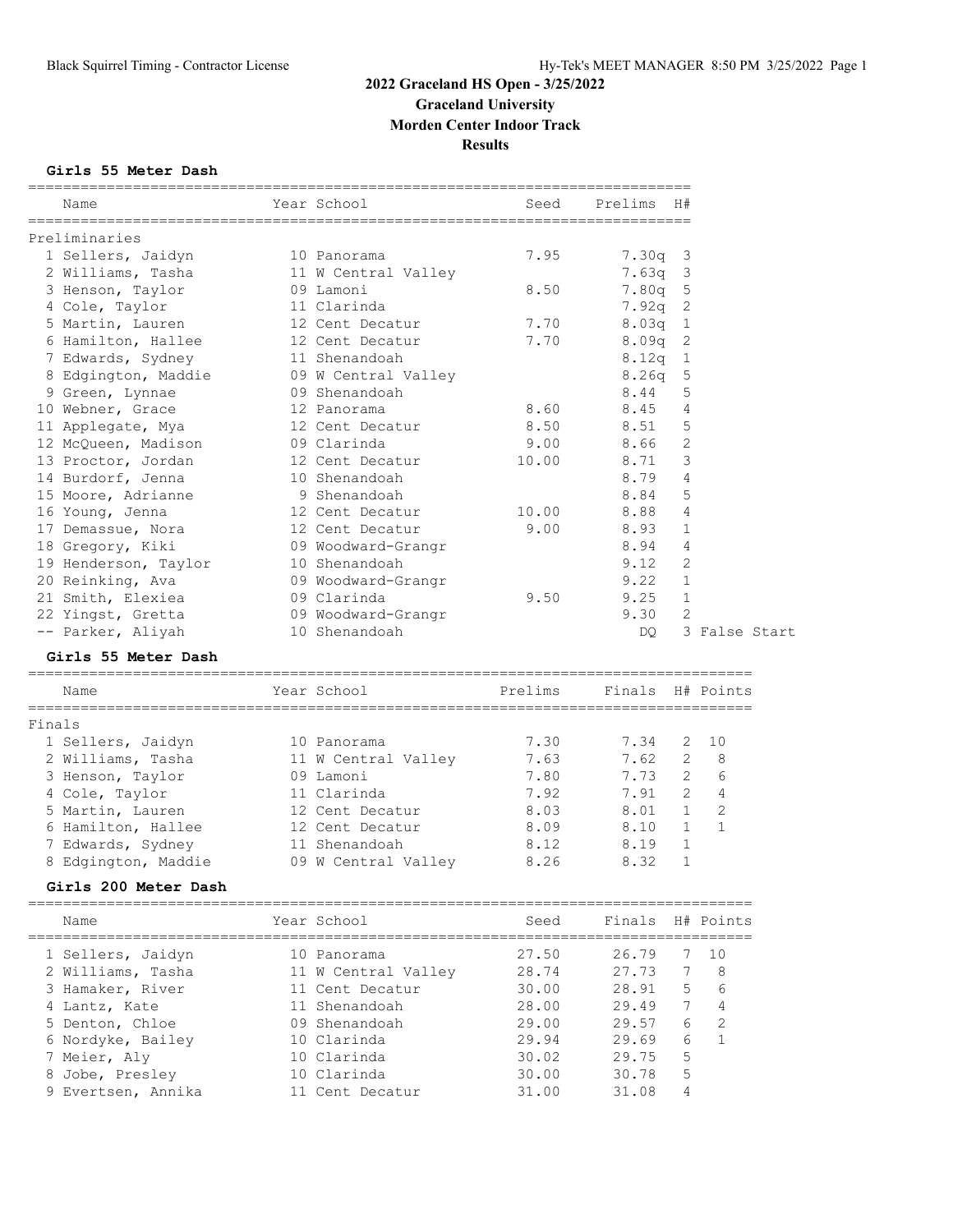## **Results**

#### **....Girls 200 Meter Dash**

| 10 Hambleton, Zoey   | 10 Panorama         | 29.50 | 31.12      | 6              |
|----------------------|---------------------|-------|------------|----------------|
| 11 Perkins, Makenna  | 09 Cent Decatur     | 31.00 | 31.46      | 3              |
| 12 Houge, Chloe      | 12 Woodward-Grangr  | 32.00 | 31.47      | 3              |
| 13 May, Paige        | 10 Clarinda         | 32.00 | 31.83      | 3              |
| 14 Moore, Addison    | 09 Clarinda         | 33.00 | 31.89      | $\overline{2}$ |
| 15 Webner, Grace     | 12 Panorama         | 30.50 | 32.40      | 5              |
| 16 Triggs, Izzy      | 10 Cent Decatur     | 32.00 | 32.51      | 3              |
| 17 Yale, Navaeh      | 09 Shenandoah       | 29.00 | 32.58      | 6              |
| 18 Demassue, Nora    | 12 Cent Decatur     | 33.00 | 33.26      | $\overline{2}$ |
| 19 McCord, Alaysia   | 10 Woodward-Grangr  | 31.00 | 33.47      | $\overline{4}$ |
| 20 McDivitt, Bella   | 11 Woodward-Grangr  | 36.00 | 33.77      | $\mathbf{1}$   |
| 21 Rosen, Abby       | 10 Woodward-Grangr  | 38.00 | 34.00      | $\mathbf{1}$   |
| 22 Henderson, Taylor | 10 Shenandoah       | 31.00 | 34.07      | 4              |
| 23 Morgan, Mikayla   | 10 Cent Decatur     | 34.00 | 34.14      | 2              |
| 24 Moore, Adrianne   | 9 Shenandoah        |       | 34.39      | 3              |
| 25 Yingst, Gretta    | 09 Woodward-Grangr  | 37.00 | 34.77      | 1              |
| 26 Dukes, Lauryn     | 11 Shenandoah       |       | 34.93      | $\mathbf 1$    |
| 27 Gregory, Kiki     | 09 Woodward-Grangr  | 35.00 | 35.00      | $\mathbf{1}$   |
| 28 Brown, Karis      | 09 Lamoni           |       | 38.90      | $\overline{2}$ |
| -- Henson, Taylor    | 09 Lamoni           | 28.50 | DNS        | 7              |
| -- Sand, Ella        | 10 W Central Valley |       | DNS        | $\mathcal{L}$  |
| -- Sellers, Jazmyn   | 11 Panorama         | 31.00 | SCR        |                |
| -- Burton, Hailey    | 11 Lamoni           | 34.00 | <b>SCR</b> |                |

### **Girls 400 Meter Dash**

| Name                      | Year School        | Seed    | Finals H# Points |                |                |
|---------------------------|--------------------|---------|------------------|----------------|----------------|
| 1 Bell, Hadley            | 10 Cent Decatur    | 1:06.00 | 1:07.83          | 3              | 10             |
| 2 Pierschbacher, Emaleigh | 10 Lamoni          | 1:09.00 | 1:08.66          | 3              | 8              |
| 3 Meier, Aly              | 10 Clarinda        | 1:10.16 | 1:08.79          | 3              | 6              |
| 4 Jobe, Presley           | 10 Clarinda        | 1:12.88 | 1:12.15          | 2              | 4              |
| 5 Wise, Dakota            | 09 Clarinda        | 1:12.00 | 1:13.91          | $\overline{2}$ | $\overline{c}$ |
| 6 Moore, Addison          | 09 Clarinda        | 1:14.31 | 1:14.03          | $\overline{2}$ | $\mathbf{1}$   |
| 7 Houge, Chloe            | 12 Woodward-Grangr | 1:15.00 | 1:14.66          | $\mathbf{1}$   |                |
| 8 Olsen, Lauren           | 09 Lamoni          | 1:10.00 | 1:14.71          | 3              |                |
| 9 Proctor, Logan          | 11 Cent Decatur    | 1:17.00 | 1:17.86          | $\mathbf{1}$   |                |
| 10 Young, Jenna           | 12 Cent Decatur    | 1:25.00 | 1:23.74          | $\mathbf{1}$   |                |
| 11 Gregg, Kaylee          | 10 Cent Decatur    | 1:30.00 | 1:29.85          | $\mathbf{1}$   |                |
| -- Richards, Emma         | 11 Cent Decatur    | 1:25.00 | <b>DNS</b>       | $\mathcal{L}$  |                |
| -- Paredes, Heiatua       | 11 Lamoni          | 1:15.00 | DNS              | $\mathbf{1}$   |                |
| -- Evertsen, Annika       | 11 Cent Decatur    | 1:14.00 | <b>DNS</b>       | 2              |                |
| Girls 800 Meter Run       |                    |         |                  |                |                |

| Name                  | Year School     | Seed    | Finals  |               | H# Points      |
|-----------------------|-----------------|---------|---------|---------------|----------------|
| 1 Hartley, Mayson     | 11 Clarinda     | 2:31.00 | 2:33.88 | 3             | 10             |
| 2 Bevan, Harrisen     | 11 Cent Decatur | 2:45.00 | 2:44.19 | 3             | -8             |
| 3 Hesse, Amelia       | 10 Clarinda     | 2:44.10 | 2:44.42 | 3             | 6              |
| 4 Sunderman, Cheyenne | 12 Clarinda     | 2:43.00 | 2:47.99 | 3             | $\overline{4}$ |
| 5 King, Callie        | 09 Clarinda     | 2:49.00 | 2:48.68 | $\mathcal{P}$ | -2             |
| 6 Johnson, Christene  | 11 Shenandoah   | 2:45.00 | 2:49.02 | 3.            | $\overline{1}$ |
| 7 Eberly, Ashlyn      | 12 Clarinda     | 2:50.00 | 2:49.94 | 2             |                |
|                       |                 |         |         |               |                |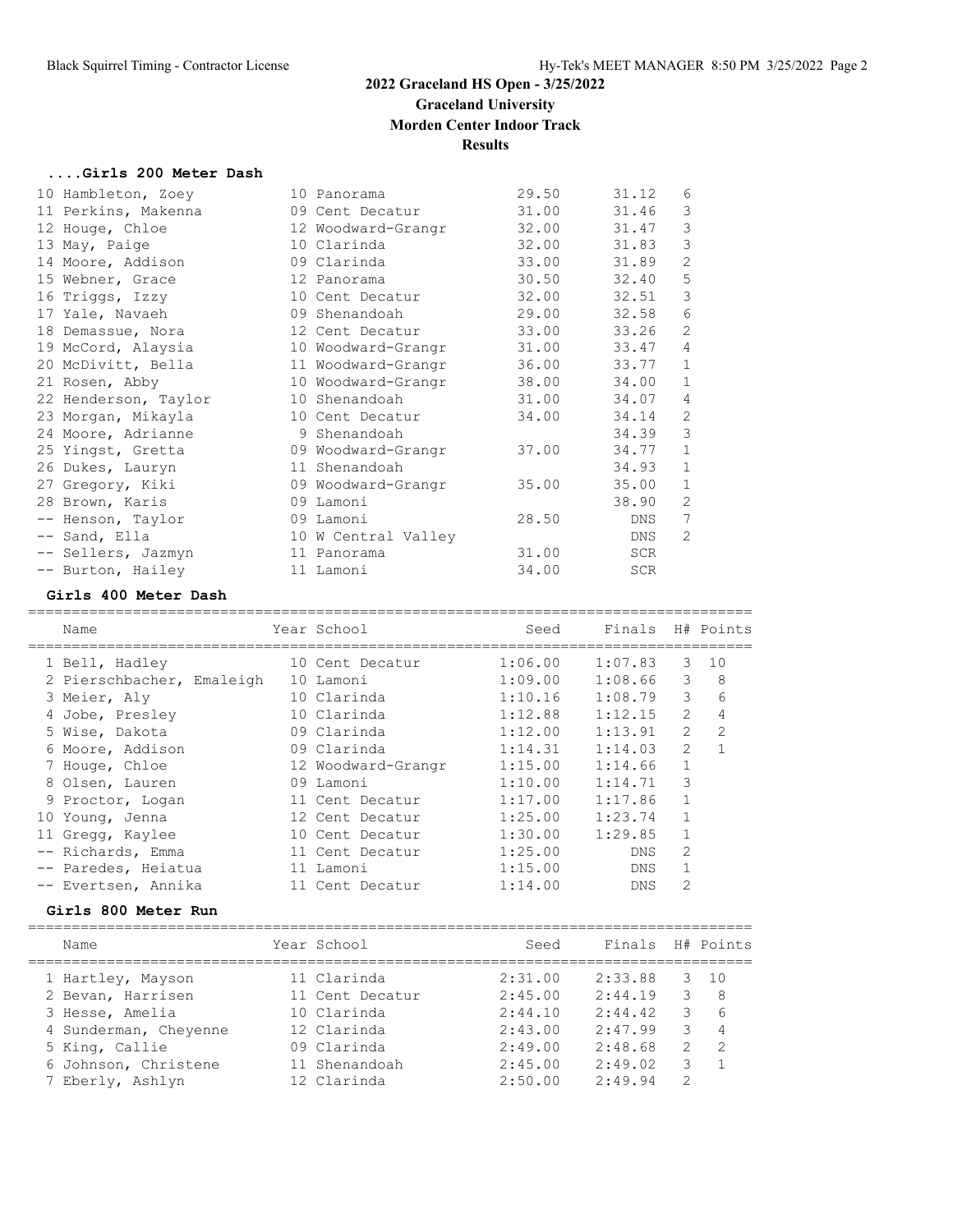**Results**

============================================================================

## **....Girls 800 Meter Run**

| 8 Eqbert, Hailey    | 09 Shenandoah       | 2:50.00 | 2:55.25 | -2 |
|---------------------|---------------------|---------|---------|----|
| 9 Higgins, Hannah   | 09 Clarinda         | 2:59.00 | 2:59.43 | -1 |
| 10 Leahy, Abigail   | 09 Cent Decatur     | 2:48.00 | 3:12.32 | -2 |
| 11 Dukes, Lauryn    | 11 Shenandoah       | 2:50.00 | 3:15.44 | -2 |
| 12 Oesch, Jamie     | 10 Cent Decatur     | 2:55.00 | 3:17.00 | 2  |
| 13 Morse, Zalina    | 09 W Central Valley | 3:00.24 | 3:17.92 | 1  |
| 14 Phelps, Caylie   | 10 Lamoni           |         | 3:20.30 | 1  |
| 15 Bortot, Elena    | 12 Woodward-Grangr  | 3:35.00 | 3:37.14 | 1  |
| 16 Guzinski, Emma   | 09 W Central Valley |         | 3:44.88 | 1  |
| 17 Finestead, Avery | 09 Woodward-Grangr  | 3:50.00 | 3:45.19 | 1  |
| 18 Foster, Ashlynn  | 10 W Central Valley |         | 4:25.22 | -1 |

#### **Girls 55 Meter Hurdles**

|        | Name                   |             | Year School         | Seed    | Prelims    | H#             |           |
|--------|------------------------|-------------|---------------------|---------|------------|----------------|-----------|
|        | Preliminaries          |             |                     |         |            |                |           |
|        | 1 Richardson, Brooklyn |             | 10 Worth County HS  |         | 9.79q      | 1              |           |
|        | 2 Hamaker, River       |             | 11 Cent Decatur     | 10.00   | 9.85q      | $\mathbf{1}$   |           |
|        | 3 Denton, Chloe        |             | 09 Shenandoah       |         | 9.95q      | 2              |           |
|        | 4 Edgington, Maddie    |             | 09 W Central Valley |         | 10.16q     | $\mathbf{1}$   |           |
|        | 5 Perkins, Makenna     |             | 09 Cent Decatur     | 10.00   | 10.35q     | 3              |           |
|        | 6 Engel, Eva           |             | 09 Worth County HS  |         | 10.48q     | 2              |           |
|        | 7 May, Paige           |             | 10 Clarinda         | 11.00   | 10.52q     | 7              |           |
|        | 8 Kinghorn, Hadlee     |             | 12 Shenandoah       |         | 10.55q     | 6              |           |
|        | 9 Yale, Navaeh         |             | 09 Shenandoah       |         | 10.59      | 3              |           |
|        | 10 Hambleton, Zoey     |             | 10 Panorama         | 10.25   | 10.64      | 4              |           |
|        | 11 McDivitt, Bella     |             | 11 Woodward-Grangr  |         | 10.73      | $\mathbf 1$    |           |
|        | 12 Hesse, Amelia       |             | 10 Clarinda         | 11.20   | 10.75      | 6              |           |
|        | 13 Lantz, Kate         |             | 11 Shenandoah       |         | 10.80      | 7              |           |
|        | 14 Martin, Cameron     |             | 12 Lamoni           |         | 10.87      | 5              |           |
|        | 15 Strait, Chloe       |             | 12 Clarinda         | 12.50   | 10.92      | 3              |           |
|        | 16 Rodgers, Lauren     |             | 09 Woodward-Grangr  |         | 10.98      | 2              |           |
|        | 17 Lloyd, Kelly        |             | 10 Lamoni           |         | 11.08      | 4              |           |
|        | 18 Wise, Dakota        |             | 09 Clarinda         | 12.00   | 11.50      | 5              |           |
|        | 19 Evertsen, Annika    |             | 11 Cent Decatur     | 10.00   | 11.52      | $\overline{2}$ |           |
|        | 20 Mogle, Abbie        |             | 11 W Central Valley |         | 11.90      | 6              |           |
|        | 21 Merrill, Lylly      |             | 10 Clarinda         | 12.50   | 12.02      | 4              |           |
|        | 22 Rogers, Maddie      |             | 09 Woodward-Grangr  |         | 12.04      | 3              |           |
|        | 23 Morgan, Mikayla     |             | 10 Cent Decatur     | 10.90   | 12.57      | 7              |           |
|        | 24 Halferty, Nikki     |             | 10 Woodward-Grangr  |         | 12.67      | 5              |           |
|        | 25 Oesch, Haley        |             | 10 Cent Decatur     | 10.80   | 12.92      | 6              |           |
|        | -- Potter, Amy         |             | 11 Cent Decatur     | 10.80   | <b>DNS</b> | 5              |           |
|        | -- Gilbert, Sarah      |             | 12 Shenandoah       |         | DNS        | 7              |           |
|        | -- Burton, Hailey      |             | 11 Lamoni           |         | DNS        | 4              |           |
|        | Girls 55 Meter Hurdles |             |                     |         |            |                |           |
|        | Name                   |             | Year School         | Prelims | Finals     |                | H# Points |
| Finals |                        | =========== |                     |         |            |                |           |
|        | 1 Hamaker, River       |             | 11 Cent Decatur     | 9.85    | 9.74       | 2              | 10        |
|        | 2 Richardson, Brooklyn |             | 10 Worth County HS  | 9.79    | 9.82       | $\overline{2}$ | 8         |

3 Perkins, Makenna 09 Cent Decatur 10.35 9.91 1 6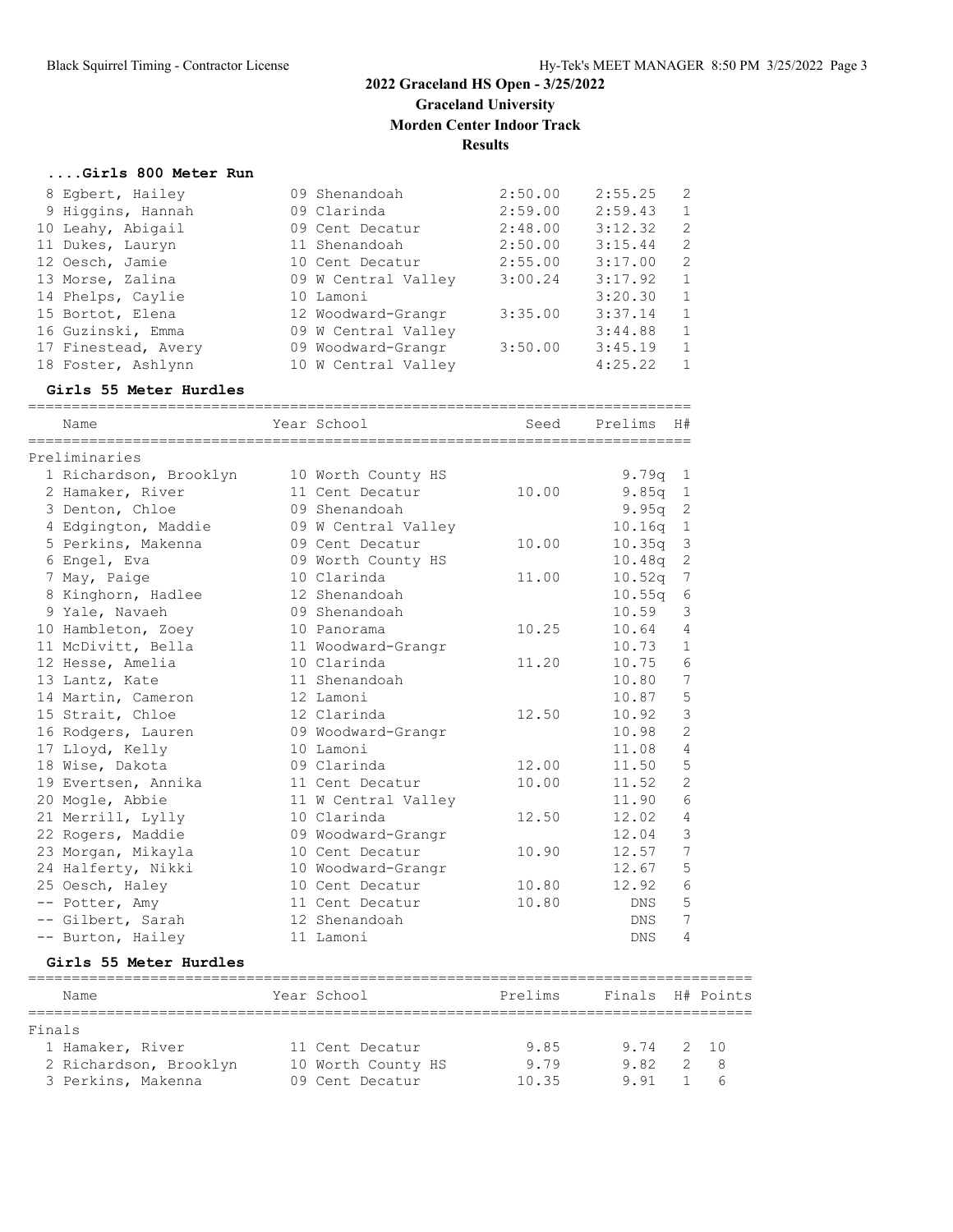went under hurdle

## **2022 Graceland HS Open - 3/25/2022 Graceland University**

**Morden Center Indoor Track**

**Results**

#### **....Girls 55 Meter Hurdles**

| 4 Denton, Chloe     | 09 Shenandoah       | 9.95  | 10.17 | 2 4            |     |
|---------------------|---------------------|-------|-------|----------------|-----|
| 5 Edgington, Maddie | 09 W Central Valley | 10.16 | 10.31 |                | 2 2 |
| 6 Kinghorn, Hadlee  | 12 Shenandoah       | 10.55 | 10.46 | 1 1            |     |
| 7 Engel, Eva        | 09 Worth County HS  | 10.48 | 10.54 | $\overline{1}$ |     |
| -- May, Paige       | 10 Clarinda         | 10.52 | DO 1  |                |     |

#### **Girls 4x200 Meter Relay**

| School                                                | Seed                  | Finals H# Points |              |              |
|-------------------------------------------------------|-----------------------|------------------|--------------|--------------|
| 1 Cent Decatur<br>$\mathsf{r}_{\mathsf{A}}\mathsf{r}$ | 2:00.00               | 1:59.40          | 3            | 10           |
| 1) Hamilton, Hallee 12                                | 2) Martin, Lauren 12  |                  |              |              |
| 3) Applegate, Mya 12                                  | 4) Hamaker, Chloe 12  |                  |              |              |
| 2 W Central Valley 'A'                                |                       | 2:05.56          | 2            | 8            |
| 1) Edgington, Maddie 09                               | 2) Mogle, Abbie 11    |                  |              |              |
| 3) Sand, Ella 10                                      | 4) Williams, Tasha 11 |                  |              |              |
| 3 Shenandoah 'A'                                      | 2:00.00               | 2:06.24          | 3            | 6            |
| 1) Lantz, Kate 11                                     | 2) Yale, Navaeh 09    |                  |              |              |
| 3) Burdorf, Jenna 10                                  | 4) Denton, Chloe 09   |                  |              |              |
| 4 Woodward-Grangr 'A'                                 |                       | 2:10.11          | $\mathbf{1}$ | 4            |
| 1) Houge, Chloe 12                                    | 2) McCord, Alaysia 10 |                  |              |              |
| 3) Rodgers, Lauren 09                                 | 4) McDivitt, Bella 11 |                  |              |              |
| 5 Clarinda<br>$^{\prime}$ A                           | 2:15.00               | 2:13.39          | 2            | 2            |
| 1) Smith, Elexiea 09                                  | 2) Smith, Kaylee 09   |                  |              |              |
| 3) McQueen, Madison 09                                | 4) Strait, Chloe 12   |                  |              |              |
| 6 Cent Decatur<br>"B"                                 | 2:05.00               | 2:13.71          | 2            | $\mathbf{1}$ |
| 1) Morgan, Mikayla 10                                 | 2) Triggs, Izzy 10    |                  |              |              |
| 3) Potter, Amy 11                                     | 4) Demassue, Nora 12  |                  |              |              |
| 7 Woodward-Grangr 'B'                                 |                       | 2:23.51          | 2            |              |
| 1) Rogers, Maddie 09                                  | 2) Yingst, Gretta 09  |                  |              |              |
| 3) Moore, Allie 11                                    | 4) Reinking, Ava 09   |                  |              |              |
| 8 Lamoni 'B'                                          |                       | 2:39.45          | $\mathbf{1}$ |              |
| 1) Tull, Jaymie 10                                    | 2) Salmi, Paige 11    |                  |              |              |
| 3) Phelps, Kameryn 11                                 | 4) Lindgren, Addy 11  |                  |              |              |
| -- Lamoni 'A'                                         |                       | <b>DNS</b>       | $\mathbf{1}$ |              |
| 1) Burton, Hailey 11                                  | 2) Brown, Karis 09    |                  |              |              |
| 3) Paredes, Heiatua 11                                | 4) Martin, Cameron 12 |                  |              |              |
| -- Bond-Farrar 'A'                                    | 1:52.00               | <b>DNS</b>       | 3            |              |
| 1) West, Makenna 11                                   | 2) Fuller, Rebekah 12 |                  |              |              |
| 3) Bell, Mea 11                                       | 4) DeCosta, Ellie 12  |                  |              |              |
| $^{\prime}$ A $^{\prime}$<br>-- Panorama              | 2:00.00               | <b>SCR</b>       |              |              |
| 1) Webner, Grace 12                                   | 2) Hambleton, Zoey 10 |                  |              |              |
| 3) Sellers, Jazmyn 11                                 | 4) Sellers, Jaidyn 10 |                  |              |              |

#### **Girls 4x400 Meter Relay**

| School                                       | Seed                                      | Finals H# Points         |  |
|----------------------------------------------|-------------------------------------------|--------------------------|--|
| 1 Clarinda 'A'<br>1) Millikan, Paige 12      | 2) Cole, Taylor 11                        | $4:29.93$ $4:34.21$ 2 10 |  |
| 3) Nordyke, Bailey 10<br>2 Cent Decatur 'A'  | 4) Knight, Jerzee 09<br>4:30.00           | 4:52.40 2 8              |  |
| 1) Hamaker, River 11<br>3) Jones, Aniston 10 | 2) Schreck, Addy 09<br>4) Bell, Hadley 10 |                          |  |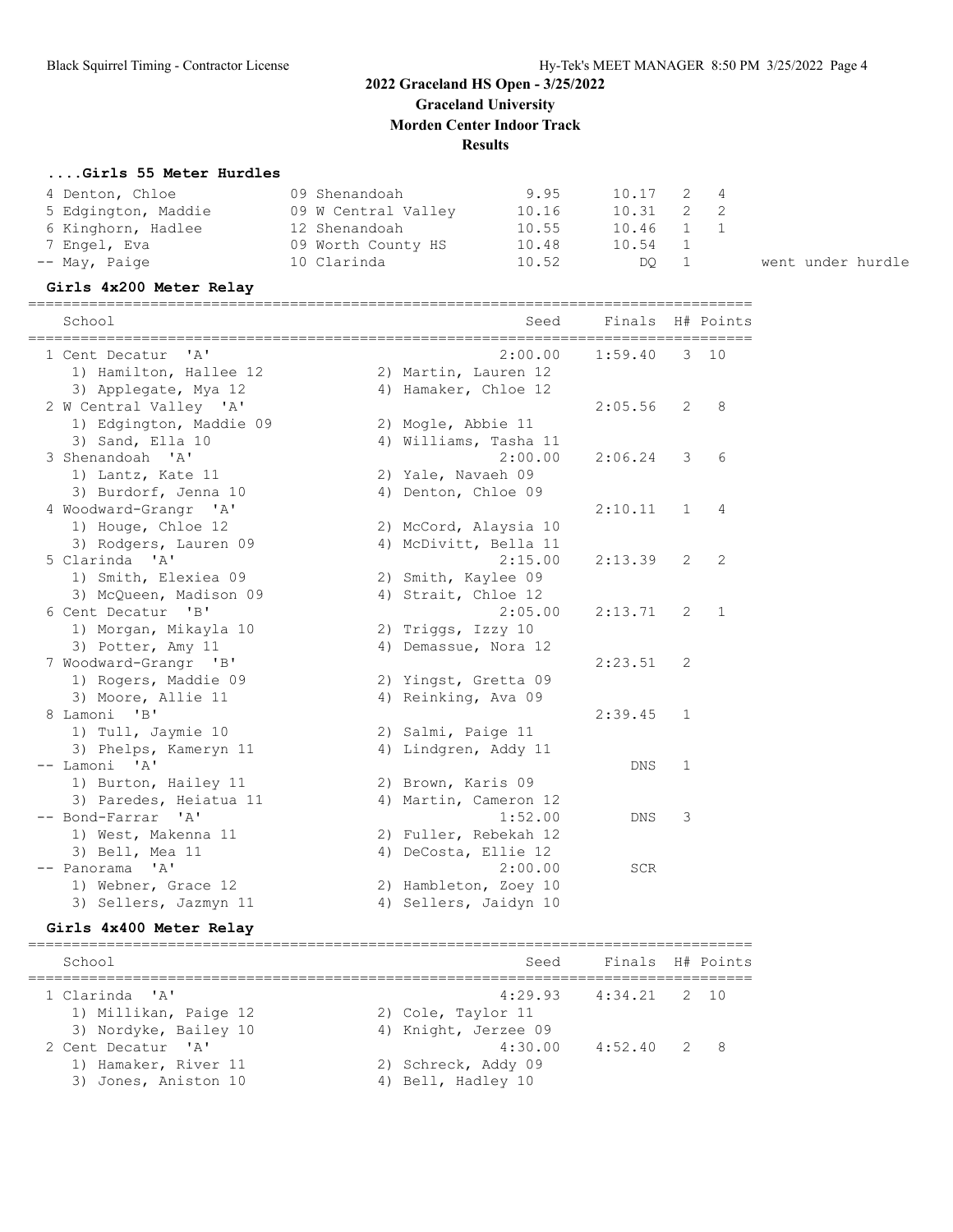### **....Girls 4x400 Meter Relay**

| 3 W Central Valley 'A' |                               | $5:15.05$ 1 6 |  |
|------------------------|-------------------------------|---------------|--|
| 1) Morse, Zalina 09    | 2) Cather, Alayna 10          |               |  |
| 3) Sand, Ella 10       | 4) Williams, Tasha 11         |               |  |
| 4 Cent Decatur 'B'     | 5:00.00                       | $5:16.55$ 1 4 |  |
| 1) Perkins, Makenna 09 | 2) Oesch, Haley 10            |               |  |
| 3) Proctor, Logan 11   | 4) Oesch, Jamie 10            |               |  |
| 5 Woodward-Grangr 'A'  |                               | $5:52.56$ 1 2 |  |
| 1) Rosen, Abby 10      | 2) Halferty, Nikki 10         |               |  |
| 3) Bortot, Elena 12    | 4) Finestead, Avery 09        |               |  |
| -- Lamoni 'A'          | 4:52.00                       | DNS 2         |  |
| 1) Henson, Taylor 09   | 2) Olsen, Lauren 09           |               |  |
| 3) Lloyd, Kelly 10     | 4) Pierschbacher, Emaleigh 10 |               |  |

#### **Girls 4x800 Meter Relay**

================================================================================ School Seed Finals Points ================================================================================ 1 Clarinda 'A' 11:09.34 11:07.83 10 1) Sunderman, Cheyenne 12 2) Strait, Chloe 12 3) King, Callie 09 4) Eberly, Ashlyn 12 2 Cent Decatur 'B' 12:00.00 11:17.86 8 1) Jones, Aniston 10 2) Hamaker, Chloe 12 3) Oesch, Jamie 10 (4) Proctor, Logan 11 3 Cent Decatur 'A' 11:30.00 12:41.13 6 1) Bevan, Harrisen 11 1200 2001 Leahy, Abigail 09 3) Schreck, Addy 09 4) Bell, Hadley 10 4 W Central Valley 'A' 12:00.24 14:41.90 4 1) Foster, Ashlynn 10 2) Guzinski, Emma 09 3) Cather, Alayna 10 (4) Morse, Zalina 09 -- Lamoni 'A' 12:20.00 SCR 1) Olsen, Lauren 09 2) Phelps, Caylie 10 3) Paredes, Heiatua 11 4) Pierschbacher, Emaleigh 10

#### **Girls Distance Medley**

| School                        | Seed                   | Finals H# Points |   |                |
|-------------------------------|------------------------|------------------|---|----------------|
| 1 Clarinda 'A'                | 4:37.00                | $4:33.65$ 2 10   |   |                |
| 1) Knight, Jerzee 09          | 2) Cole, Taylor 11     |                  |   |                |
| 3) Millikan, Paige 12         | 4) Hartley, Mayson 11  |                  |   |                |
| 2 Cent Decatur 'A'            | 4:50.00                | $4:59.93$ 2      |   | 8              |
| 1) Hamilton, Hallee 12        | 2) Martin, Lauren 12   |                  |   |                |
| 3) Hamaker, Chloe 12          | 4) Bevan, Harrisen 11  |                  |   |                |
| 3 Lamoni 'A'                  | 4:55.00                | 5:04.24          | 2 | 6              |
| 1) Henson, Taylor 09          | 2) Lloyd, Kelly 10     |                  |   |                |
| 3) Pierschbacher, Emaleigh 10 | 4) Olsen, Lauren 09    |                  |   |                |
| 4 Shenandoah 'A'              | 4:30.00                | 5:12.09          | 2 | $\overline{4}$ |
| 1) Edwards, Sydney 11         | 2) Kinghorn, Hadlee 12 |                  |   |                |
| 3) Johnson, Christene 11      | 4) Egbert, Hailey 09   |                  |   |                |
| 5 Cent Decatur 'B'            | 5:00.00                | $5:31.95$ 1      |   | $\overline{2}$ |
| 1) Potter, Amy 11             | 2) Applegate, Mya 12   |                  |   |                |
| 3) Oesch, Haley 10            | 4) Jones, Aniston 10   |                  |   |                |
| 6 Woodward-Grangr 'A'         |                        | 6:08.75          |   |                |
| 1) Rogers, Maddie 09          | 2) Reinking, Ava 09    |                  |   |                |

===================================================================================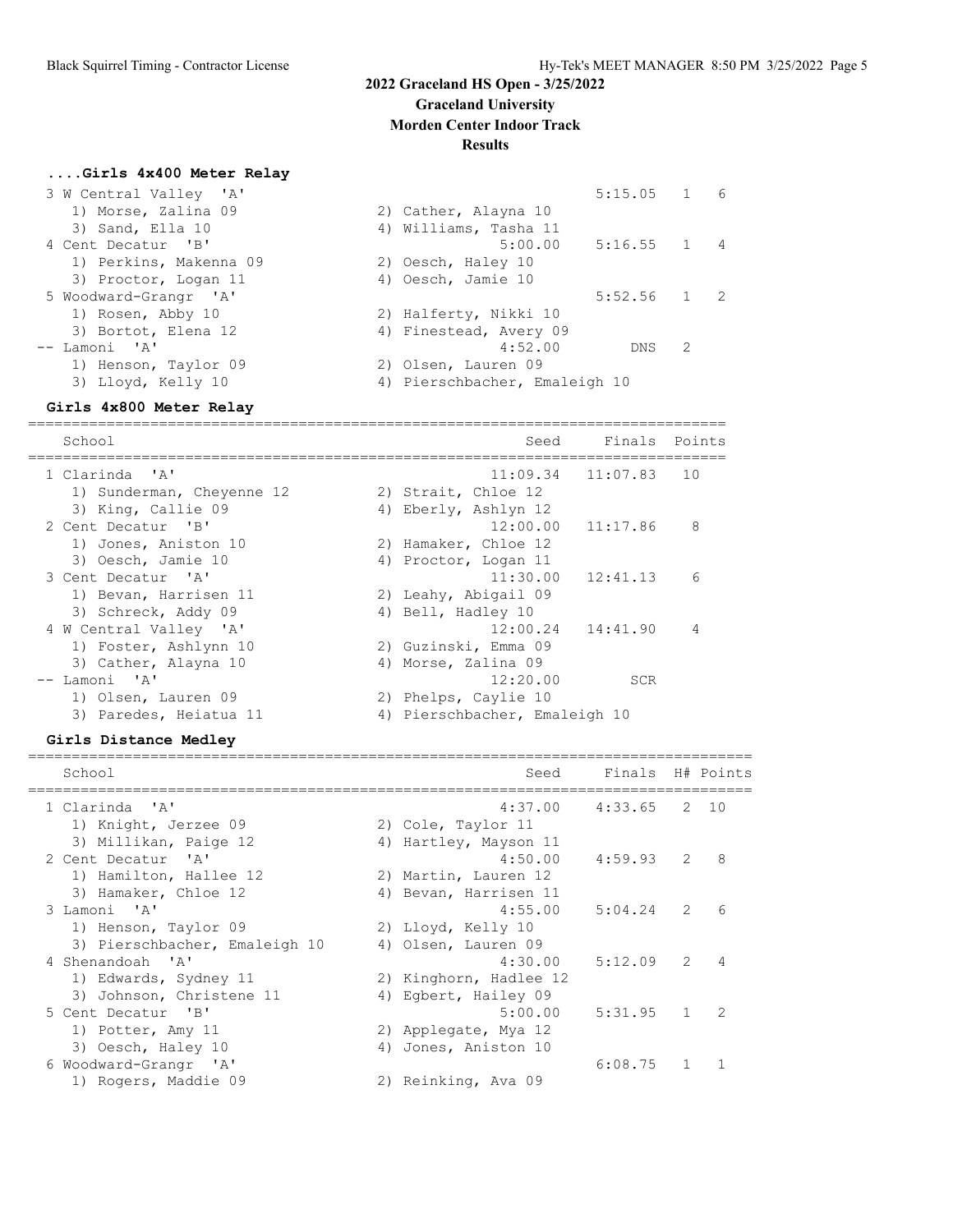#### **....Girls Distance Medley**

| 3) Finestead, Avery 09 | 4) Bortot, Elena 12  |           |  |
|------------------------|----------------------|-----------|--|
| 7 Lamoni 'B'           |                      | 6:18.05 1 |  |
| 1) Martin, Cameron 12  | 2) Salmi, Paige 11   |           |  |
| 3) Tull, Jaymie 10     | 4) Lindgren, Addy 11 |           |  |

#### **Girls High Jump**

| Name                                                                                                                                                         | Year School                       | Seed Finals Points |                          |               |
|--------------------------------------------------------------------------------------------------------------------------------------------------------------|-----------------------------------|--------------------|--------------------------|---------------|
| 1 Hamaker, River 11 Cent Decatur 5-00.00 5-00.00<br>$4-04$ $4-06$ $4-08$ $4-10$ $5-00$ $5-02$<br>O O O O XXX<br>$\Omega$                                     |                                   |                    |                          | 10            |
| 2 Sellers, Jaidyn 10 Panorama 5-00.00 J5-00.00<br>$4-04$ $4-06$ $4-08$ $4-10$ $5-00$ $5-02$<br>PPP 0 0 0 XXO XXX                                             |                                   |                    |                          | 8             |
| 3 Lantz, Kate $11$ Shenandoah $4-08.00$ $4-10.00$<br>$4-04$ $4-06$ $4-08$ $4-10$ $5-00$<br>XOOXOOXXX                                                         |                                   |                    |                          | 6             |
| 4 McCord, Alaysia<br>$4-04$ $4-06$ $4-08$ $4-10$<br>O XXO O XXX                                                                                              | 10 Woodward-Grangr                |                    | $4 - 08.00$              | 4             |
| 5 Knight, Jerzee<br>$4-04$ $4-06$ $4-08$ $4-10$<br>PPP XXO XXO XXX                                                                                           | 09 Clarinda                       | 4-08.00 J4-08.00   |                          | 2             |
| 6 Perkins, Makenna<br>$4 - 04$ $4 - 06$ $4 - 08$<br>XXO XXO XXX                                                                                              | 09 Cent Decatur 4-06.00 4-06.00   |                    |                          | $\mathbf{1}$  |
| 7 Kinghorn, Hadlee<br>$4 - 04$ $4 - 06$<br>O XXX                                                                                                             | 12 Shenandoah $4-06.00$ $4-04.00$ |                    |                          |               |
| 7 Morse, Zalina<br>$4 - 04$ $4 - 06$<br>O XXX                                                                                                                | 09 W Central Valley 1-04.00       |                    |                          |               |
| 9 Rodgers, Lauren<br>$4 - 04$ $4 - 06$<br>XO XXX                                                                                                             | 09 Woodward-Grangr                |                    | $J4 - 04.00$             |               |
| -- Triggs, Izzy<br>$4 - 04$<br>XXX                                                                                                                           | 10 Cent Decatur 4-04.00           |                    | NH                       |               |
| -- Oesch, Haley<br>$4 - 04$<br>XXX                                                                                                                           | 10 Cent Decatur 4-04.00           |                    | ΝH                       |               |
| -- May, Paige 10 Clarinda<br>-- Paredes, Heiatua                                                                                                             | 11 Lamoni                         | $4 - 04$ .00       | <b>DNS</b><br><b>DNS</b> |               |
| Girls Long Jump                                                                                                                                              |                                   |                    |                          |               |
| Name                                                                                                                                                         | Year School                       | Seed               |                          | Finals Points |
| $1 \text{ M}$ ; $11$ ; $15 \text{ m}$ , $10 \text{ m}$ ; $12 \text{ m}$ ; $15 \text{ m}$ ; $15 \text{ m}$ ; $15 \text{ m}$ ; $16 \text{ m}$ ; $10 \text{ m}$ |                                   |                    |                          |               |

 1 Millikan, Paige 12 Clarinda 15-07.50 15-11.50 10 15-10.75 FOUL 15-10.50 15-07.50 15-11.50 FOUL 2 Knight, Jerzee 09 Clarinda 15-08.50 8 FOUL 15-08.50 14-03.75 FOUL FOUL FOUL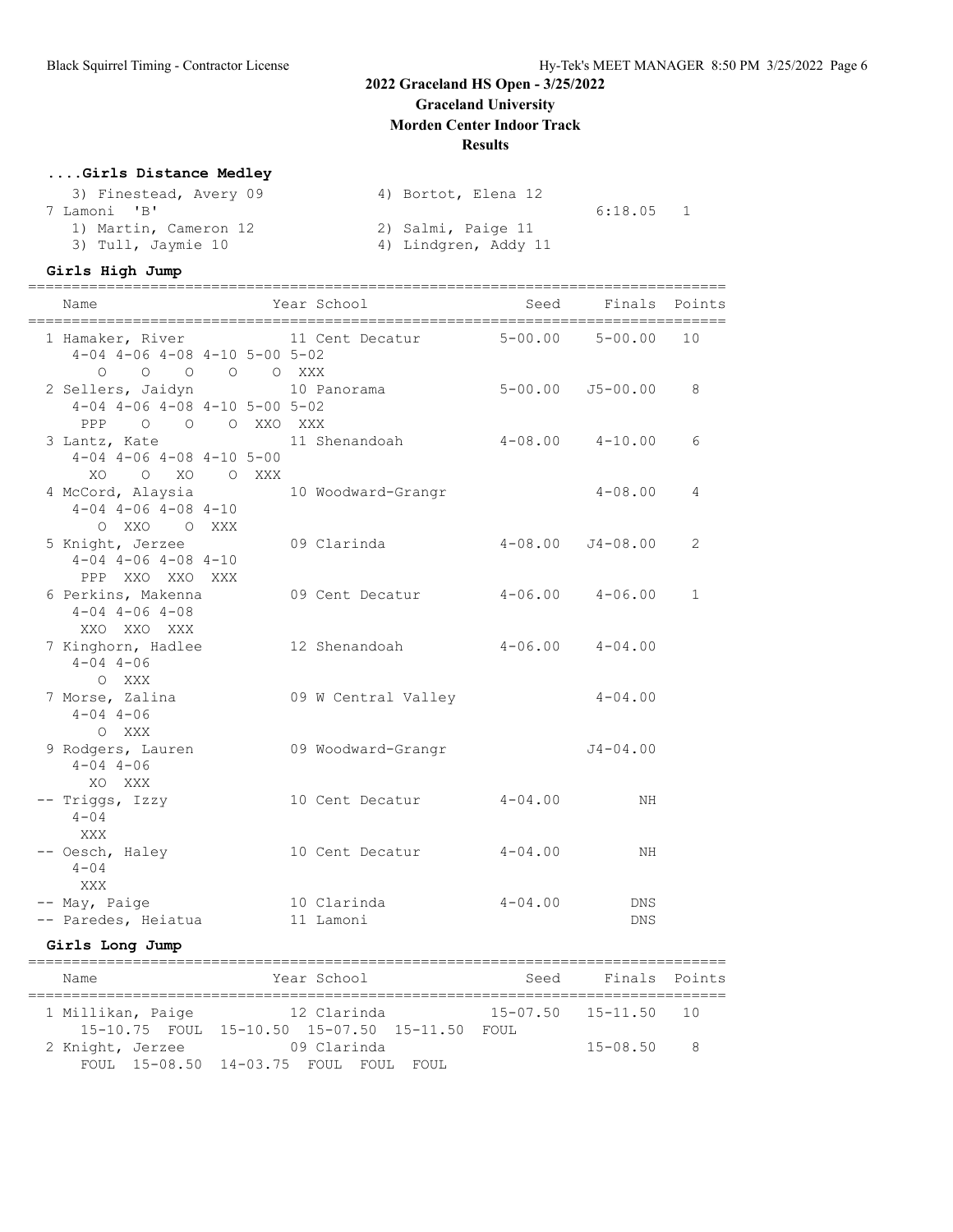# **2022 Graceland HS Open - 3/25/2022**

**Graceland University**

# **Morden Center Indoor Track**

### **Results**

#### **....Girls Long Jump**

|                |                                                                                                                                                                                                     | $13 - 10.25$ 1                                                                                                                                                                                                                                                                                                                                          |                                                                                                                                                                                                                                                                                                                                                                                                                                                                                                                       |
|----------------|-----------------------------------------------------------------------------------------------------------------------------------------------------------------------------------------------------|---------------------------------------------------------------------------------------------------------------------------------------------------------------------------------------------------------------------------------------------------------------------------------------------------------------------------------------------------------|-----------------------------------------------------------------------------------------------------------------------------------------------------------------------------------------------------------------------------------------------------------------------------------------------------------------------------------------------------------------------------------------------------------------------------------------------------------------------------------------------------------------------|
|                |                                                                                                                                                                                                     |                                                                                                                                                                                                                                                                                                                                                         |                                                                                                                                                                                                                                                                                                                                                                                                                                                                                                                       |
|                |                                                                                                                                                                                                     | $13 - 07.50$                                                                                                                                                                                                                                                                                                                                            |                                                                                                                                                                                                                                                                                                                                                                                                                                                                                                                       |
|                |                                                                                                                                                                                                     |                                                                                                                                                                                                                                                                                                                                                         |                                                                                                                                                                                                                                                                                                                                                                                                                                                                                                                       |
|                |                                                                                                                                                                                                     |                                                                                                                                                                                                                                                                                                                                                         |                                                                                                                                                                                                                                                                                                                                                                                                                                                                                                                       |
|                |                                                                                                                                                                                                     |                                                                                                                                                                                                                                                                                                                                                         |                                                                                                                                                                                                                                                                                                                                                                                                                                                                                                                       |
|                |                                                                                                                                                                                                     |                                                                                                                                                                                                                                                                                                                                                         |                                                                                                                                                                                                                                                                                                                                                                                                                                                                                                                       |
|                |                                                                                                                                                                                                     |                                                                                                                                                                                                                                                                                                                                                         |                                                                                                                                                                                                                                                                                                                                                                                                                                                                                                                       |
|                |                                                                                                                                                                                                     |                                                                                                                                                                                                                                                                                                                                                         |                                                                                                                                                                                                                                                                                                                                                                                                                                                                                                                       |
|                |                                                                                                                                                                                                     |                                                                                                                                                                                                                                                                                                                                                         |                                                                                                                                                                                                                                                                                                                                                                                                                                                                                                                       |
|                |                                                                                                                                                                                                     | $11 - 01.75$                                                                                                                                                                                                                                                                                                                                            |                                                                                                                                                                                                                                                                                                                                                                                                                                                                                                                       |
|                |                                                                                                                                                                                                     |                                                                                                                                                                                                                                                                                                                                                         |                                                                                                                                                                                                                                                                                                                                                                                                                                                                                                                       |
|                |                                                                                                                                                                                                     |                                                                                                                                                                                                                                                                                                                                                         |                                                                                                                                                                                                                                                                                                                                                                                                                                                                                                                       |
|                |                                                                                                                                                                                                     |                                                                                                                                                                                                                                                                                                                                                         |                                                                                                                                                                                                                                                                                                                                                                                                                                                                                                                       |
|                |                                                                                                                                                                                                     |                                                                                                                                                                                                                                                                                                                                                         |                                                                                                                                                                                                                                                                                                                                                                                                                                                                                                                       |
| FOUL FOUL FOUL |                                                                                                                                                                                                     |                                                                                                                                                                                                                                                                                                                                                         |                                                                                                                                                                                                                                                                                                                                                                                                                                                                                                                       |
|                |                                                                                                                                                                                                     |                                                                                                                                                                                                                                                                                                                                                         |                                                                                                                                                                                                                                                                                                                                                                                                                                                                                                                       |
|                | 7 Yale, Navaeh 609 Shenandoah<br>$10-08$ $11-04.50$ $11-03$<br>11 Phelps, Kameryn 11 Lamoni<br>$11-00.50$ $10-09.75$ $11-01.75$<br>FOUL 11-01.75 10-03.75<br>-- Finestead, Avery 69 Woodward-Grangr | 14-02.75 14-06 14-09.75 14-05 15-03.25 14-05<br>$13-09.50$ $13-09$ $14-00$ $14-05$ $14-02$ $13-07.25$<br>12-07.75 13-08.50 13-10.50 13-09 14-03.75 14-00<br>13-08.75 13-07 13-06.50 13-03.75 13-10.25 12-06.25<br>13-07.50 13-06.50 FOUL 13-02.75 13-04.25 FOUL<br>12-10.50 12-11 13-03 12-01 12-07 12-06.25<br>12-04 12-05.75 12-03 FOUL FOUL 12-04.75 | 3 Hamaker, Chloe 12 Cent Decatur 15-00.00 15-03.25 6<br>4 Nordyke, Bailey 10 Clarinda 14-05.50 14-05.00 4<br>5 Sand, Ella               10 W Central Valley               14-03.75     2<br>6 Leahy, Abigail 6 09 Cent Decatur 13-06.00<br>8 Hambleton, Zoey 10 Panorama 13-06.00 13-03.00<br>9 Jones, Aniston 10 Cent Decatur 13-06.00 12-05.75<br>10 Moore, Allie 30 and 11 Woodward-Grangr 31-04.50<br>12 Smith, Kaylee 69 Clarinda 11-01.00 J11-01.75<br>FOUL<br>-- Bell, Hadley $10$ Cent Decatur $14-00.00$ DNS |

#### **Girls Shot Put**

================================================================================ Name The Year School Contract Seed Finals Points ================================================================================ 1 Morales, Sara 12 Shenandoah 38-00.00 36-09.25 10 34-08 35-10.50 36-09.25 35-03.25 35-02.50 35-10 2 Green, Lynnae 09 Shenandoah 30-00.00 30-06.00 8 29-00.50 30-03 28-06 28-08 27-05.25 30-06 3 Jensen, Lexi 11 Cent Decatur 27-00.00 30-05.75 6 24-08.75 27-00.50 27-07.75 26-06 30-05.75 28-07 4 Parker, Aliyah 10 Shenandoah 31-00.00 30-04.00 4 30-01 28-04.50 28-09.25 29-00 30-04 29-09 5 Merrill, Lylly 10 Clarinda 25-09.50 27-09.00 2 26-08.25 27-09 25-09 24-04.50 24-10.75 24-08.50 6 Gregory, Kiki 09 Woodward-Grangr 27-06.25 1 27-06.25 24-06.75 22-09.50 24-09.75 24-09 24-05.75 7 Moore, Allie 11 Woodward-Grangr 26-08.25 25-04.50 26-01 26-06.75 26-08.25 26-08 24-09 8 Dykes, Mara 12 Cent Decatur 24-00.00 25-11.75 24-01.50 24-10.50 24-10.25 25-11.75 25-03.25 25-06.75 9 Durfey, Quinn 10 Clarinda 25-00.00 24-00.50 23-02.25 19-07.50 23-06.50 24-00.50 23-10.50 23-09.50 10 Smith, Kaylee 09 Clarinda 23-10.00 22-04.75 22-03 22-04.75 22-03.75 11 Richards, Emma 11 Cent Decatur 22-00.00 19-11.75 19-11.75 18-06.50 19-07.50 12 Wallace, Preslee 09 Cent Decatur 21-00.00 18-06.25 18-03.75 18-06.25 18-03.50 13 Salmi, Paige 11 Lamoni 17-07.00 17-07 16-09.75 17-03.75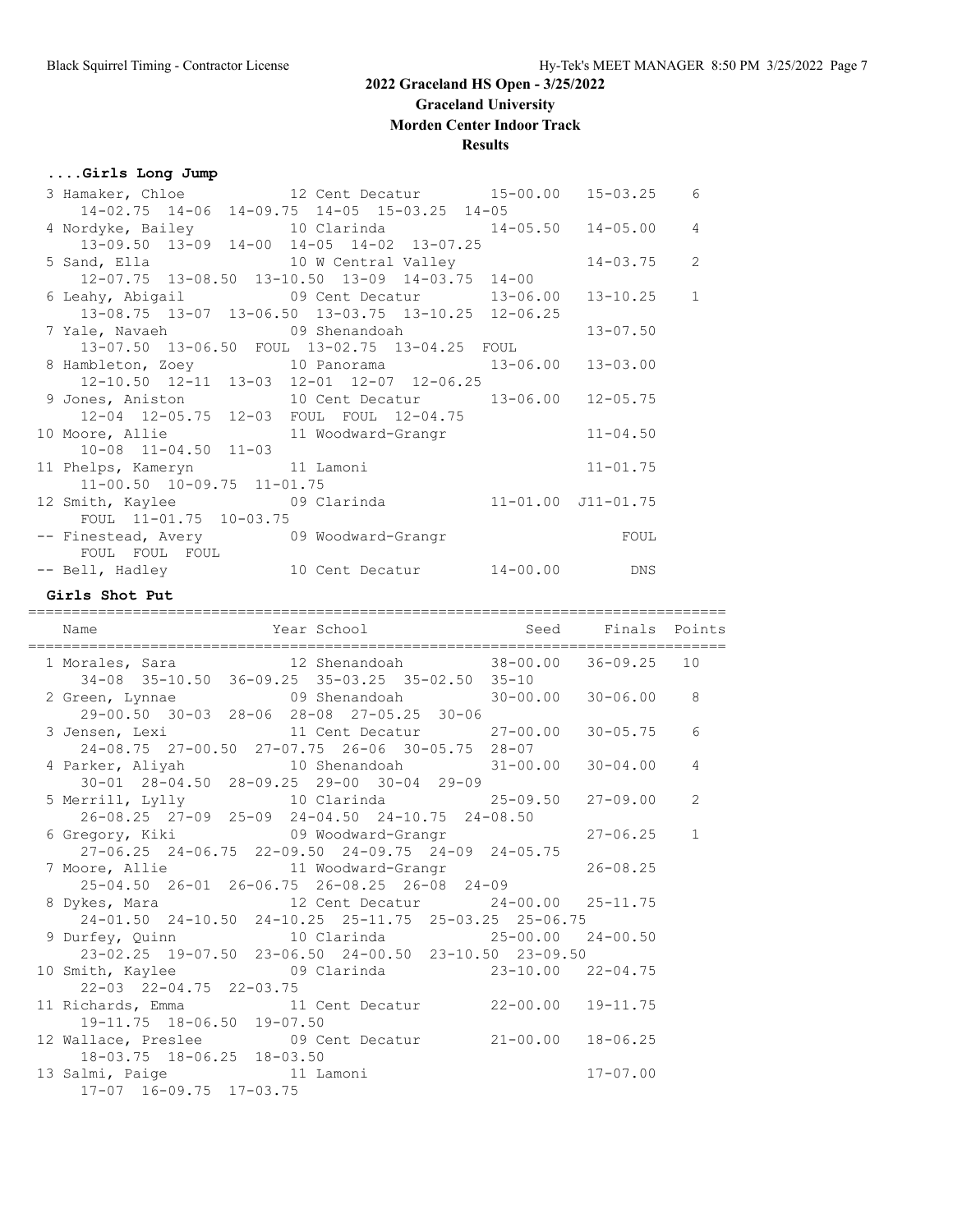# **2022 Graceland HS Open - 3/25/2022**

**Graceland University**

**Morden Center Indoor Track**

#### **Results**

### **....Girls Shot Put**

| -- Brown, Karis    | 09 Lamoni   |              | DNS |
|--------------------|-------------|--------------|-----|
| -- Sellers, Jazmyn | 11 Panorama | $30 - 00.00$ | DNS |

## **Boys 55 Meter Dash**

|        | Name                                 | Year School                | Seed    | Prelims        | H#             |                |
|--------|--------------------------------------|----------------------------|---------|----------------|----------------|----------------|
|        | Preliminaries                        |                            |         |                |                |                |
|        | 1 Stevenson, Javin                   | 12 Lamoni                  | 6.50    | 6.85q          | 1              |                |
|        | 2 McCaulley, Dylan                   | 11 Woodward-Grangr         |         | 6.97q          |                | 3 6.968        |
|        | 3 King, Nathan                       | 11 Clarinda                | 7.10    | 6.97q          |                | 4 6.970        |
|        | 4 Brown, Tadyn                       | 11 Clarinda                | 6.70    | 7.09q          |                | 3 7.083        |
|        | 5 Dukes, Hunter                      | 10 Shenandoah              |         | 7.09q          |                | 2 7.087        |
|        | 6 Johnson, Adam                      | 11 Clarinda                | 7.20    | 7.21q          | 3              |                |
|        | 7 Brown, Kalvin                      | 11 Lamoni                  | 6.50    | 7.24q          | 2              |                |
|        | 8 Hayes, Brayden                     | 12 Clarinda                | 7.20    | 7.33q          | 4              |                |
|        | 9 Engstrand, Kade                    | 11 Clarinda                | 7.20    | 7.47           | 5              |                |
|        | 10 Thielen, Cooper                   | 10 Woodward-Grangr         |         | 7.49           | 3              |                |
|        | 11 Rees, Nick                        | 10 Woodward-Grangr         |         | 7.57           | 4              |                |
|        | 12 Sample, Gage                      | 10 Shenandoah              |         | 7.64           | 5              |                |
|        | 13 Dickerson, Jayden                 | 09 Shenandoah              |         | 7.68           | $\mathbf{1}$   |                |
|        | 14 Martin, Xavier                    | 09 Shenandoah              |         | 7.70           | 4              |                |
|        | 15 Miller, Tariq                     | 09 Lamoni                  | 9.00    | 8.36           | $\overline{2}$ |                |
|        | 16 Courtier, Terin                   | 09 Shenandoah              |         | 8.51           | $\mathbf{1}$   |                |
|        | 17 Stevenson, Ryan                   | 09 Lamoni                  | 9.00    | 8.73           | $\mathbf{1}$   |                |
|        | 18 Biwott, Christian                 | 11 Lamoni                  | 9.00    | 9.17           | $\mathbf{1}$   |                |
|        | 19 Hardy, Mark                       | 10 Shenandoah              |         | 9.37           | 5              |                |
|        | 20 Davis, Peyton                     | 09 Lamoni                  | 9.00    | 10.09          | $\mathbf{2}$   |                |
|        | -- Jones, Isaac                      | 11 Clarinda                | 7.10    | <b>DNS</b>     | 5              |                |
|        | Boys 55 Meter Dash                   |                            |         |                |                |                |
|        | Name                                 | Year School                | Prelims | Finals         |                | H# Points      |
| Finals |                                      |                            |         |                |                |                |
|        | 1 King, Nathan                       | 11 Clarinda                | 6.97    | 6.86           | 2              | 10             |
|        | 2 Stevenson, Javin                   | 12 Lamoni                  | 6.85    | 6.88           | 2              | 8              |
|        | 3 McCaulley, Dylan                   | 11 Woodward-Grangr         | 6.97    | 7.02           | $\overline{2}$ | 6              |
|        | 4 Johnson, Adam                      | 11 Clarinda                | 7.21    | 7.16           | $\mathbf{1}$   | $\overline{4}$ |
|        | 5 Brown, Kalvin                      | 11 Lamoni                  | 7.24    | 7.21           | $\mathbf{1}$   | $\overline{c}$ |
|        | 6 Hayes, Brayden                     | 12 Clarinda                | 7.33    | 7.27           | $\mathbf{1}$   | $\mathbf{1}$   |
|        | -- Dukes, Hunter                     | 10 Shenandoah              | 7.09    | <b>DNS</b>     | $\mathbf{1}$   |                |
|        | -- Brown, Tadyn                      | 11 Clarinda                | 7.09    | DNS            | 2              |                |
|        |                                      |                            |         |                |                |                |
|        | Boys 200 Meter Dash                  |                            |         |                |                |                |
|        | Name                                 | Year School                | Seed    | Finals         |                | H# Points      |
|        |                                      |                            |         |                |                |                |
|        | 1 Stevenson, Javin                   | 12 Lamoni                  | 23.90   | 24.11          | 5              | 10             |
|        | 2 Cullin, Brody                      | 10 Shenandoah              | 24.00   | 24.17          | 5              | 8              |
|        | 3 Razee, Alex                        | 10 Shenandoah              | 23.50   | 24.27          | 5<br>4         | 6              |
|        | 4 Schmitt, Wyatt                     | 11 Clarinda<br>11 Clarinda | 24.00   | 25.02          | 3              | 4<br>2         |
|        | 5 King, Nathan<br>6 McCaulley, Dylan | 11 Woodward-Grangr         | 24.50   | 25.07<br>25.51 | $\overline{2}$ | 1              |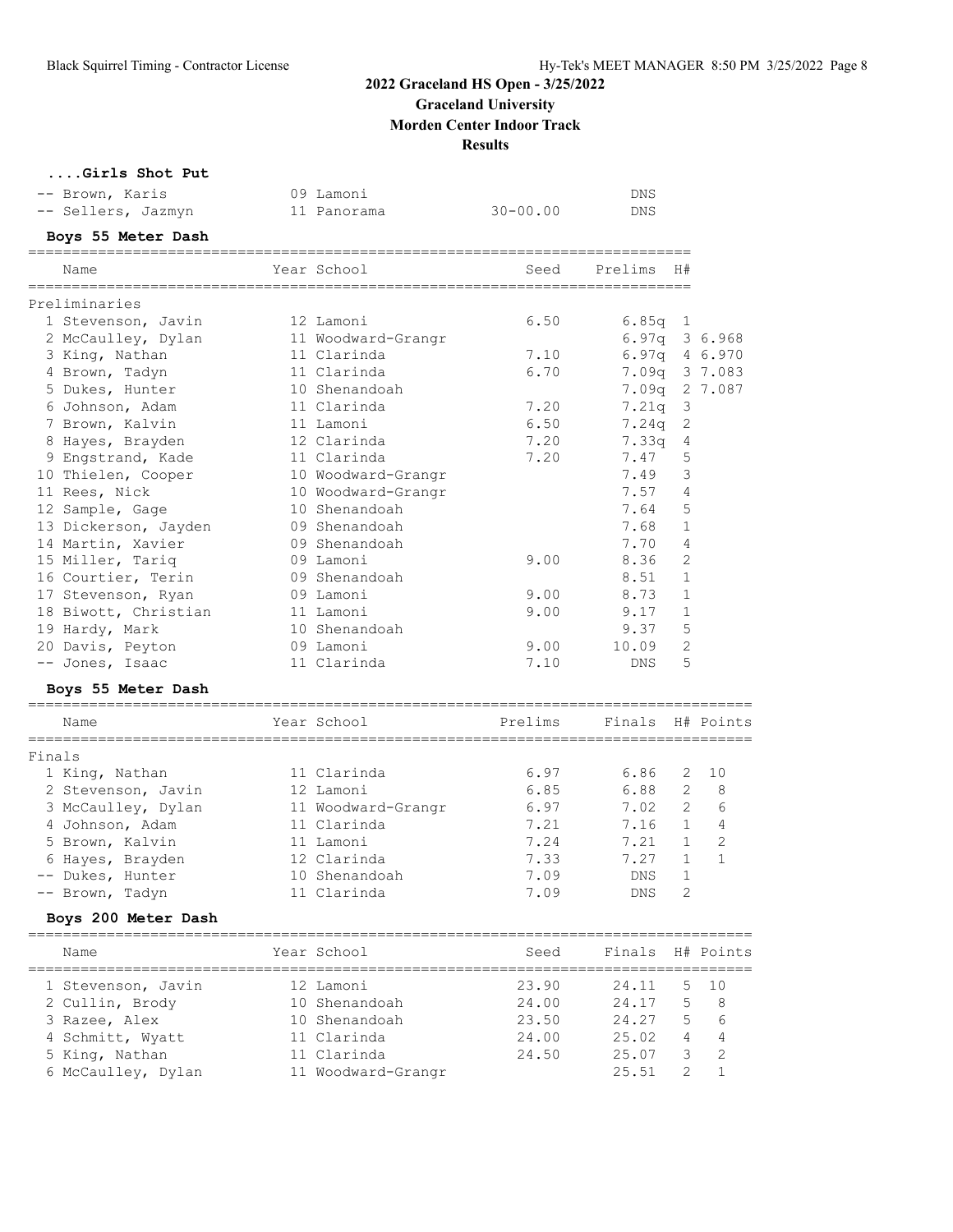#### **Results**

===================================================================================

### **....Boys 200 Meter Dash**

| 7 Brown, Kalvin      | 11 Lamoni          | 24.50 | 25.86      | 4              |
|----------------------|--------------------|-------|------------|----------------|
| 8 Weidman, Ronald    | 11 Clarinda        |       | 25.96      | 3              |
| 9 Thielen, Cooper    | 10 Woodward-Grangr |       | 26.03      | 1              |
| 10 Phillips, Cooper  | 09 Clarinda        | 25.00 | 26.18      | 3              |
| 11 Rees, Nick        | 10 Woodward-Grangr |       | 26.50      |                |
| 12 Shaw, Tysen       | 11 Shenandoah      | 24.50 | 26.94      | 3              |
| 13 Labrum, Ben       | 11 Shenandoah      | 25.50 | 27.63      | $\mathfrak{D}$ |
| 14 Martin, Xavier    | 09 Shenandoah      | 26.00 | 27.65      | 2              |
| 15 Petersen, CJ      | 09 Woodward-Grangr |       | 27.70      | 1              |
| 16 Rivera, Cannon    | 11 Lamoni          | 28.00 | 31.28      | $\mathfrak{D}$ |
| 17 Stevenson, Ryan   | 09 Lamoni          | 30.00 | 32.36      | 1              |
| 18 Biwott, Christian | 11 Lamoni          | 29.00 | 35.71      | $\mathfrak{D}$ |
| 19 Niebauer, Hosah   | 09 Lamoni          | 32.00 | 36.21      | $\mathbf{1}$   |
| -- Jones, Isaac      | 11 Clarinda        | 24.00 | <b>DNS</b> | 4              |
| -- Brown, Tadyn      | 11 Clarinda        | 23.00 | <b>DNS</b> | 5              |
| -- Dukes, Hunter     | 10 Shenandoah      | 24.00 | <b>DNS</b> | 4              |
| -- Engstrand, Kade   | 11 Clarinda        | 25.00 | <b>SCR</b> |                |

## **Boys 400 Meter Dash**

|    | Name                | Year School        | Seed    | Finals H# Points |                |                |
|----|---------------------|--------------------|---------|------------------|----------------|----------------|
|    | 1 Razee, Alex       | 10 Shenandoah      | 52.49   | 54.88            | 4              | 10             |
|    | 2 Cullin, Brody     | 10 Shenandoah      | 54.00   | 55.25            | 4              | 8              |
|    | 3 Hayes, Brayden    | 12 Clarinda        | 55.00   | 57.58            | 4              | 6              |
|    | 4 Patience, Matthew | 12 Lamoni          | 57.00   | 57.71            | 3              | 4              |
|    | 5 Savage, Ambrose   | 09 Lamoni          | 58.00   | 58.22            | 3              | $\overline{2}$ |
|    | 6 Drake, Chandler   | 09 Woodward-Grangr |         | 58.52            | $\mathbf{1}$   | $\mathbf{1}$   |
|    | 7 Bogardus, Landon  | 11 Woodward-Grangr |         | 59.52            | $\mathbf{1}$   |                |
|    | 8 Wyman, Alec       | 11 Clarinda        | 1:00.00 | 1:00.05          | 2              |                |
|    | 9 McAndrews, Kolby  | 09 Clarinda        | 58.00   | 1:00.18          | 3              |                |
| 10 | Jones, Ethan        | 10 Woodward-Grangr |         | 1:01.17          | $\overline{2}$ |                |
|    | 11 Herron, Gage     | 10 Shenandoah      | 59.00   | 1:01.62          | $\overline{2}$ |                |
|    | 12 Zwickel, Seth    | 10 Shenandoah      | 59.00   | 1:02.59          | $\overline{2}$ |                |
| 13 | Scamman, Cole       | 09 Shenandoah      | 1:00.00 | 1:02.92          | $\mathbf{1}$   |                |
| 14 | Dow, Breck          | 09 Clarinda        | 1:00.00 | 1:05.71          | $\mathbf{1}$   |                |
|    | 15 Meads, Levi      | 10 Clarinda        | 59.00   | 1:06.28          | 2              |                |
|    | 16 Martin, Xavier   | 09 Shenandoah      | 1:00.00 | 1:07.01          | 1              |                |
|    | -- Stevenson, Javin | 12 Lamoni          | 53.00   | <b>DNS</b>       | 4              |                |
|    | -- Woodruff, Leland | 10 Clarinda        | 58.00   | DNS              | 3              |                |

## **Boys 800 Meter Run**

| Name                     | Year School        | Seed    | Finals  |               | H# Points     |
|--------------------------|--------------------|---------|---------|---------------|---------------|
| 1 Schaapherder, Treyton  | 10 Clarinda        | 2:13.00 | 2:12.01 | 3.            | 10            |
| 2 Waqoner, Kyle          | 09 Clarinda        | 2:13.00 | 2:14.44 | 3             | 8             |
| 3 Mayer, Michael         | 12 Clarinda        | 2:10.00 | 2:15.74 | 3             | 6             |
| 4 McDole, Tyson          | 11 Lamoni          | 2:15.00 | 2:22.34 | 3             | 4             |
| 5 Greenwood, Jack        | 12 Lamoni          | 2:20.00 | 2:25.21 | $\mathcal{L}$ | $\mathcal{P}$ |
| 6 Everett, Mark          | 12 Clarinda        | 2:25.00 | 2:27.00 | $\mathcal{L}$ |               |
| 7 Little Thunder, Damien | 09 Shenandoah      | 2:20.00 | 2:31.89 | 2             |               |
| 8 McDowell, Brandon      | 10 Shenandoah      | 2:23.00 | 2:33.71 | $\mathcal{L}$ |               |
| 9 Wright, Carsten        | 11 Woodward-Grangr |         | 2:35.76 |               |               |
|                          |                    |         |         |               |               |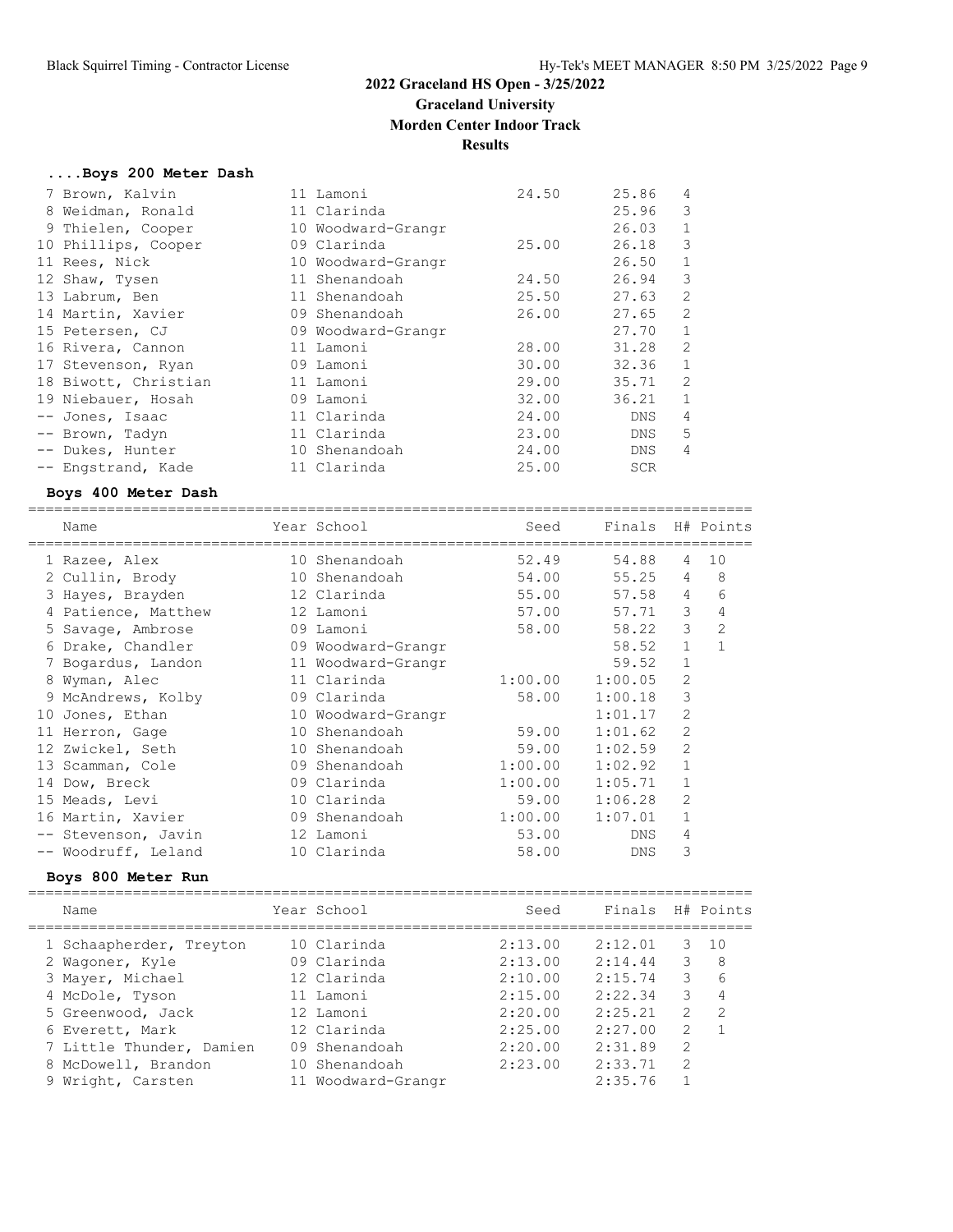**Results**

### **....Boys 800 Meter Run**

| 10 Rodewald, Rafe    | 10 Shenandoah      | 2:25.00 | 2:36.75 | $\overline{2}$ |
|----------------------|--------------------|---------|---------|----------------|
| 11 Wright, Dalton    | 10 Clarinda        | 2:30.00 | 2:37.86 | 1              |
| 12 Iversen, Deacon   | 10 Clarinda        | 2:30.00 | 2:38.88 | 1              |
| 13 Topolavich, Aiden | 10 Woodward-Grangr |         | 2:46.18 | $\overline{1}$ |
| 14 Mick, Braden      | 09 Shenandoah      | 2:50.00 | 2:49.13 | $\overline{1}$ |
| 15 Kellogg, Dylan    | 10 Shenandoah      | 2:50.00 | 2:50.45 | $\overline{1}$ |

#### **Boys 55 Meter Hurdles**

| Name                | Year School        | Seed  | Prelims            | H#           |
|---------------------|--------------------|-------|--------------------|--------------|
| Preliminaries       |                    |       |                    |              |
| 1 Raybourn, Tyler   | 12 Clarinda        | 8.50  | $8.38q$ 3          |              |
| 2 Cousatte, Jace    | 12 Worth County HS |       | 8.44 <sub>q</sub>  | - 4          |
| 3 Holmes, Evan      | 12 Shenandoah      | 7.90  | 8.77 <sub>q</sub>  | - 1          |
| 4 DeGroot, Xavier   | 11 Clarinda        | 9.50  | 8.78a              | 4            |
| 5 Schmitt, Wyatt    | 11 Clarinda        | 9.50  | 8.92q              | - 4          |
| 6 Labrum, Ben       | 11 Shenandoah      | 8.00  | $9.82q$ 2          |              |
| 7 McDole, Trevor    | 11 Lamoni          | 10.50 | 10.24 <sub>q</sub> | $\mathbf{1}$ |
| 8 Iversen, Crayton  | 09 Clarinda        | 10.00 | 10.37 <sub>q</sub> | - 2          |
| 9 Keddie, Nick      | 09 Lamoni          | 10.90 | 10.51              | 2            |
| 10 McAndrews, Kolby | 09 Clarinda        | 10.00 | 10.59              | 3            |
| 11 Rivera, Odin     | 12 Lamoni          | 11.00 | 10.64              | 4            |
| 12 Rivera, Cannon   | 11 Lamoni          | 11.00 | 10.72              | 3            |
| 13 Phillips, Cooper | 09 Clarinda        | 10.00 | 11.31              |              |
|                     |                    |       |                    |              |

#### **Boys 55 Meter Hurdles**

| Name               | Year School   |                    | Prelims | Finals |               | H# Points |
|--------------------|---------------|--------------------|---------|--------|---------------|-----------|
| Finals             |               |                    |         |        |               |           |
| 1 Raybourn, Tyler  | 12 Clarinda   |                    | 8.38    | 8.39   | 2             | 10        |
| 2 Cousatte, Jace   |               | 12 Worth County HS | 8.44    | 8.44   | 2             | 8         |
| 3 DeGroot, Xavier  | 11 Clarinda   |                    | 8.78    | 8.50   | $\mathcal{L}$ | 6         |
| 4 Holmes, Evan     | 12 Shenandoah |                    | 8.77    | 8.76   | $\mathcal{L}$ |           |
| 5 Schmitt, Wyatt   | 11 Clarinda   |                    | 8.92    | 9.17   |               | 2         |
| 6 McDole, Trevor   | 11 Lamoni     |                    | 10.24   | 9.68   |               |           |
| 7 Labrum, Ben      | 11 Shenandoah |                    | 9.82    | 9.79   |               |           |
| 8 Iversen, Crayton | 09 Clarinda   |                    | 10.37   | 1015   |               |           |
|                    |               |                    |         |        |               |           |

#### **Boys 4x200 Meter Relay**

| School                 | Finals H# Points<br>Seed            |   |
|------------------------|-------------------------------------|---|
| 1 Shenandoah 'A'       | $1:36.00$ $1:42.54$ 2 10            |   |
| 1) Dukes, Hunter 10    | 2) Razee, Alex 10                   |   |
| 3) Holmes, Evan 12     | 4) Cullin, Brody 10                 |   |
| 2 Clarinda 'A'         | $1:42.73$ 2<br>1:40.00              | 8 |
| 1) Johnson, Adam 11    | 2) DeGroot, Xavier 11               |   |
| 3) Baumgart, Cole 10   | 4) Engstrand, Kade 11               |   |
| 3 Clarinda 'B'         | $1:48.51$ 1<br>1:45.00              | 6 |
| 1) Eighmy, Taten 10    | 2) Martin, Quinton 09               |   |
| 3) Sunderman, Ayden 10 | 4) Wyman, Nolan 09                  |   |
| $\mathsf{A}$<br>Lamoni | 1:40.00<br>$\mathcal{P}$<br>1:50.05 |   |
|                        |                                     |   |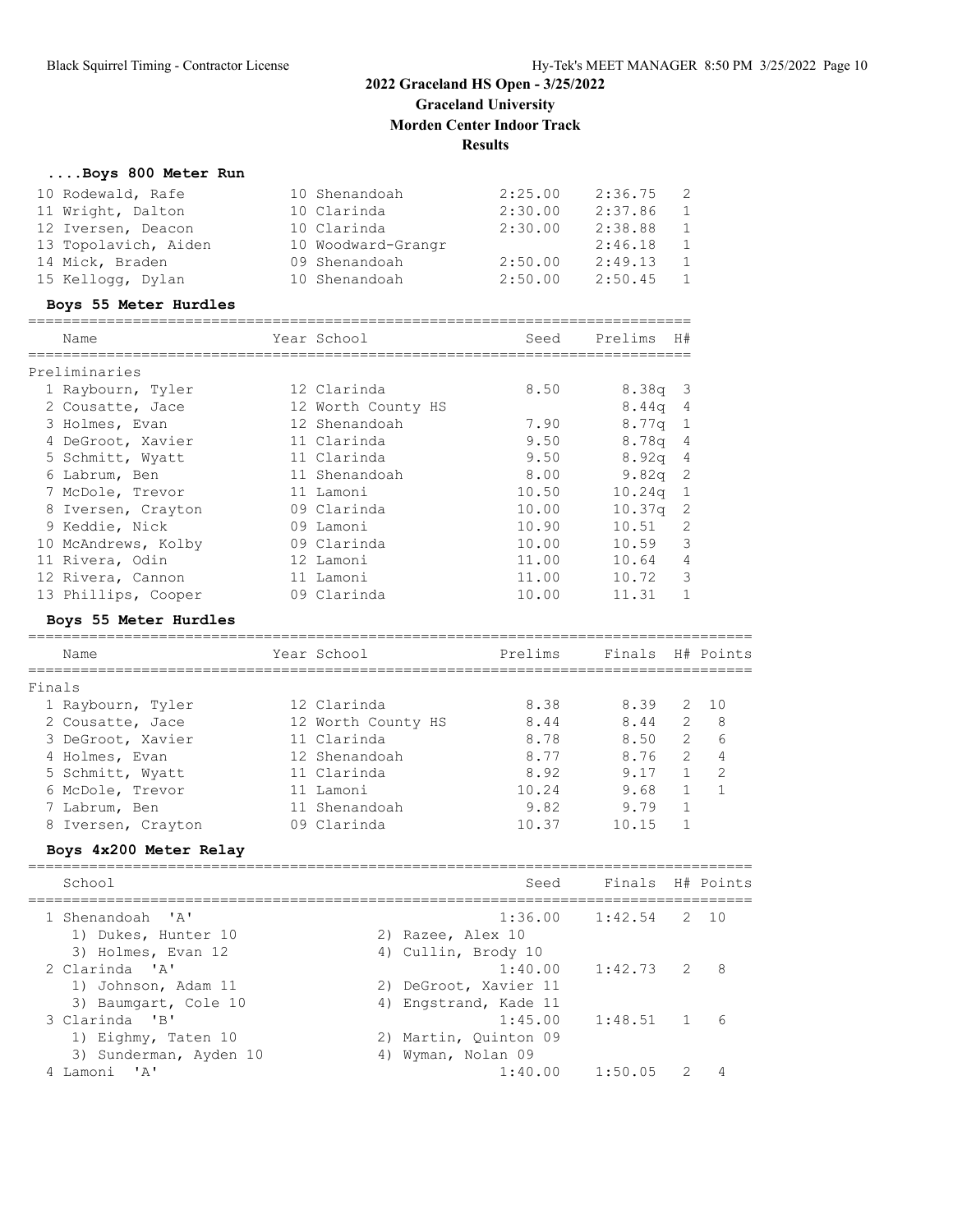### **....Boys 4x200 Meter Relay**

| 1) Brown, Kalvin 11   | 2) Olson, Brayden 12    |                           |            |  |
|-----------------------|-------------------------|---------------------------|------------|--|
| 3) Keddie, Nick 09    | 4) McDole, Trevor 11    |                           |            |  |
| 5 Shenandoah 'B'      |                         | $1:52.10$ 1 2             |            |  |
| 1) Shaw, Tysen 11     | 2) Herron, Gage 10      |                           |            |  |
| 3) Labrum, Ben 11     | 4) Sample, Gage 10      |                           |            |  |
| 6 Woodward-Grangr 'A' |                         | $1:54.32 \quad 1 \quad 1$ |            |  |
| 1) Petersen, CJ 09    | 2) McCaulley, Dylan 11  |                           |            |  |
| 3) Thielen, Cooper 10 | 4) Rees, Nick 10        |                           |            |  |
| 7 Shenandoah 'C'      | $1:45.00$ $1:56.00$     |                           | $\sqrt{1}$ |  |
| 1) Martin, Xavier 09  | 2) Scamman, Cole 09     |                           |            |  |
| 3) Clark, River 09    | 4) Dickerson, Jayden 09 |                           |            |  |
|                       |                         |                           |            |  |

#### **Boys 4x400 Meter Relay**

================================================================================ School Seed Finals Points ================================================================================ 1 Lamoni 'A' 3:50.00 3:50.02 10 1) Patience, Matthew 12 (2) Olson, Brayden 12 3) Savage, Ambrose 09 (4) Stevenson, Javin 12 2 Clarinda 'A' 3:40.00 3:52.18 8 1) Brown, Tadyn 11 12 2) Hayes, Brayden 12 3) King, Nathan 11 4) Schmitt, Wyatt 11 3 Clarinda 'B' 3:45.00 4:07.80 6 1) Phillips, Cooper 09 2) Weidman, Ronald 11 3) Raybourn, Tyler 12 1988 4) Downey, Karson 10

#### **Boys 4x800 Meter Relay**

================================================================================ School Seed Finals Points ================================================================================ 1 Clarinda 'A' 9:00.00 9:18.67 10 1) Mayer, Michael 12 2) Wagoner, Kyle 09 3) Wyman, Alec 11 4) Schaapherder, Treyton 10 2 Lamoni 'A' 9:25.00 9:34.83 8 1) McDole, Tyson 11 2) Greenwood, Jack 12 3) Rivera, Odin 12 4) Savage, Ambrose 09 3 Shenandoah 'A' 10:20.00 10:08.54 6 1) Little Thunder, Damien 09 2) McDowell, Brandon 10 3) Zwickel, Seth 10 4) Rodewald, Rafe 10 4 Woodward-Grangr 'A' 10:24.12 4 1) Wright, Carsten 11 2) Bogardus, Landon 11 3) Topolavich, Aiden 10 4) Limoges, Dillon 10 5 Clarinda 'B' 9:40.00 10:43.68 2 1) Wright, Dalton 10 2) Norton, Jonah 10

## 3) Carson, Landon 09 4) Iversen, Deacon 10 **Boys Distance Medley**

| School                 |  | Seed                  | Finals Points |  |
|------------------------|--|-----------------------|---------------|--|
| 1 Woodward-Grangr 'A'  |  |                       | $4:12.76$ 10  |  |
| 1) McCaulley, Dylan 11 |  | 2) Thielen, Cooper 10 |               |  |
| 3) Drake, Chandler 09  |  | 4) Limoges, Dillon 10 |               |  |
| 2 Clarinda 'A'         |  | 4:20.00               | 4:25.78       |  |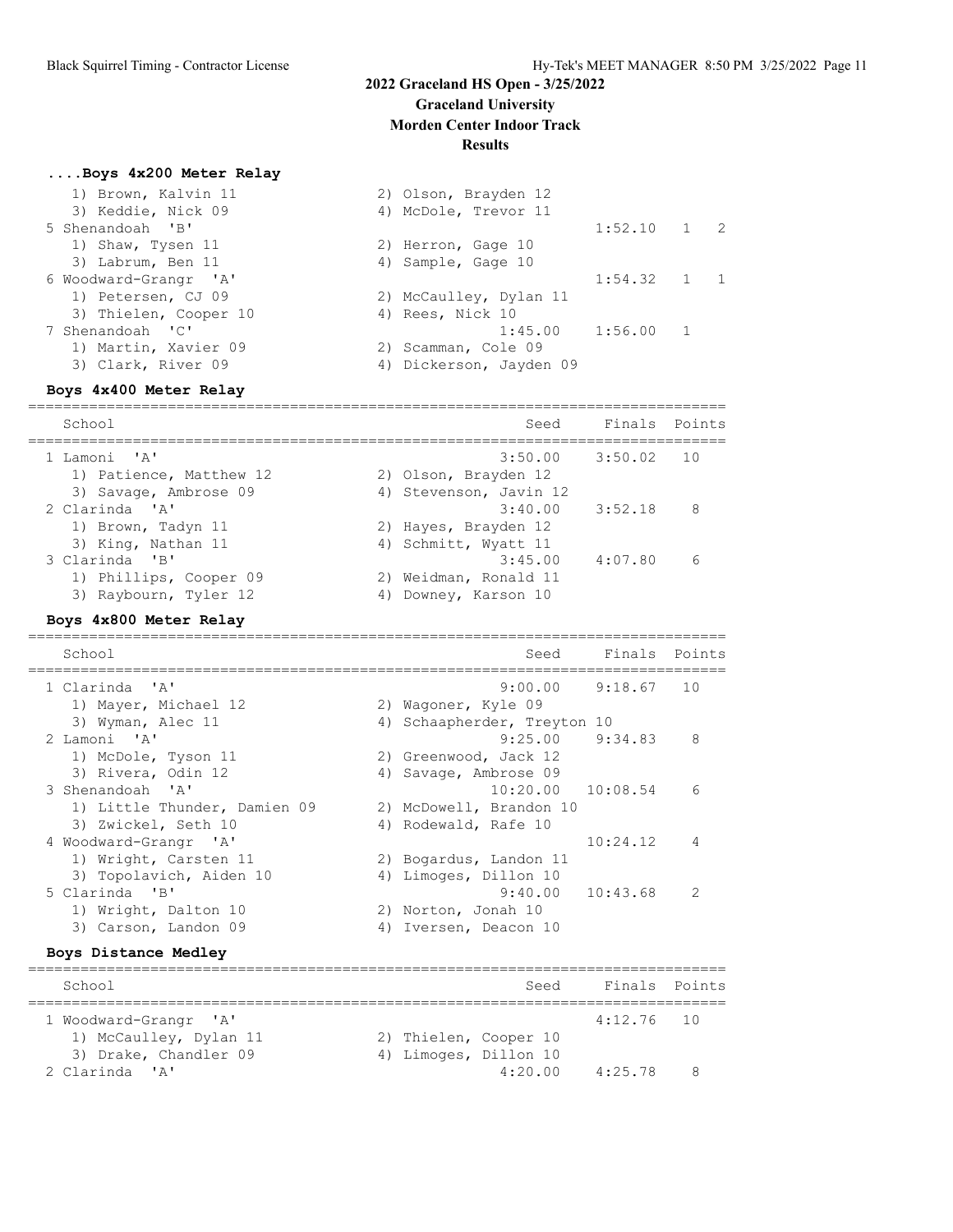## **....Boys Distance Medley**

| 1) Eighmy, Taten 10    | 2) Sunderman, Ayden 10    |  |
|------------------------|---------------------------|--|
| 3) Downey, Karson 10   | 4) Everett, Mark 12       |  |
| 3 Clarinda 'B'         | 5:07.96<br>4:40.00<br>- 6 |  |
| 1) Meads, Levi 10      | 2) Beckel, Karsten 09     |  |
| 3) Woodruff, Leland 10 | 4) Skeripski, Ryan 09     |  |
| 4 Shenandoah 'A'       | 5:15.29<br>4              |  |
| 1) Clark, River 09     | 2) Hardy, Mark 10         |  |
| 3) Mick, Braden 09     | 4) Kellogg, Dylan 10      |  |
|                        |                           |  |

### **Boys High Jump**

| Name                                                                                                                  | Year School          | Seed                    | Finals Points |    |
|-----------------------------------------------------------------------------------------------------------------------|----------------------|-------------------------|---------------|----|
| 1 Jones, Isaac<br>5-00 5-02 5-04 5-06 5-08 5-10 6-00<br>P P P P O                                                     | 11 Clarinda<br>O XXX | $6 - 07.00$ $5 - 10.00$ |               | 10 |
| 2 Baumgart, Cole 10 Clarinda<br>$5 - 00$ $5 - 02$ $5 - 04$ $5 - 06$ $5 - 08$ $5 - 10$<br>P<br>P XO<br>$\overline{O}$  | O XXX                | $5 - 10.00$ $5 - 08.00$ |               | 8  |
| 3 McAndrews, Kolby 09 Clarinda<br>$5 - 00$ $5 - 02$ $5 - 04$ $5 - 06$ $5 - 08$<br>$\circ$ $\circ$<br>$\circ$<br>O XXX |                      | $5 - 02.00$ $5 - 06.00$ |               | 6  |
| -- Rodewald, Rafe<br>$5 - 00$<br>XXX                                                                                  | 10 Shenandoah        |                         | NH            |    |
| -- Herron, Gage<br>$5 - 00$<br>XXX                                                                                    | 10 Shenandoah        |                         | NΗ            |    |
| -- Biwott, Christian<br>$5 - 00$<br>XXX                                                                               | 11 Lamoni            |                         | NΗ            |    |

## **Boys Long Jump**

| Year School and the School<br>Name                                                                                                             |          | Seed Finals Points        |               |
|------------------------------------------------------------------------------------------------------------------------------------------------|----------|---------------------------|---------------|
| 11 Clarinda <i>marq</i><br>1 Brown, Tadyn<br>FOUL 20-11 FOUL FOUL FOUL                                                                         |          | $21 - 04.00$ $20 - 11.00$ | 10            |
| FOUL<br>2 Jones, Isaac 11 Clarinda                                                                                                             |          | 20-00.00 19-05.75         | 8             |
| 19-05.75 FOUL FOUL PASS PASS PASS<br>11 Lamoni 18-00.00<br>3 Brown, Kalvin<br>18-03.25 18-08 17-10.25 16-09.50 16-01.50 18-00                  |          | 18-08.00                  | 6             |
| 4 Engstrand, Kade 11 Clarinda<br>18-04 18-01 FOUL 18-00 17-02.75 FOUL                                                                          | 18-06.00 | 18-04.00                  | 4             |
| 5 Dukes, Hunter 10 Shenandoah                                                                                                                  |          | 18-00.50                  | $\mathcal{P}$ |
| FOUL 18-00 17-10 17-10 17-10.50 18-00.50<br>6 Sunderman, Ayden 10 Clarinda 17-06.00 J18-00.50                                                  |          |                           | $\mathbf{1}$  |
| 18-00.50 17-03.50 17-04.25 17-03.50 17-00 17-06.50<br>7 Cullin, Brody 10 Shenandoah                                                            |          | $17 - 10.50$              |               |
| FOUL 17-10.50 FOUL 17-09.25 17-09.25 FOUL<br>8 Scamman, Cole 69 Shenandoah                                                                     |          | $17 - 01.00$              |               |
| 17-01 16-06.50 16-10 16-00 15-07.25 15-01.50<br>9 Greenwood, Jack 12 Lamoni 17-00.00 17-00.50<br>17-00.50 16-08.75 16-08.75 FOUL FOUL 16-07.75 |          |                           |               |
|                                                                                                                                                |          |                           |               |